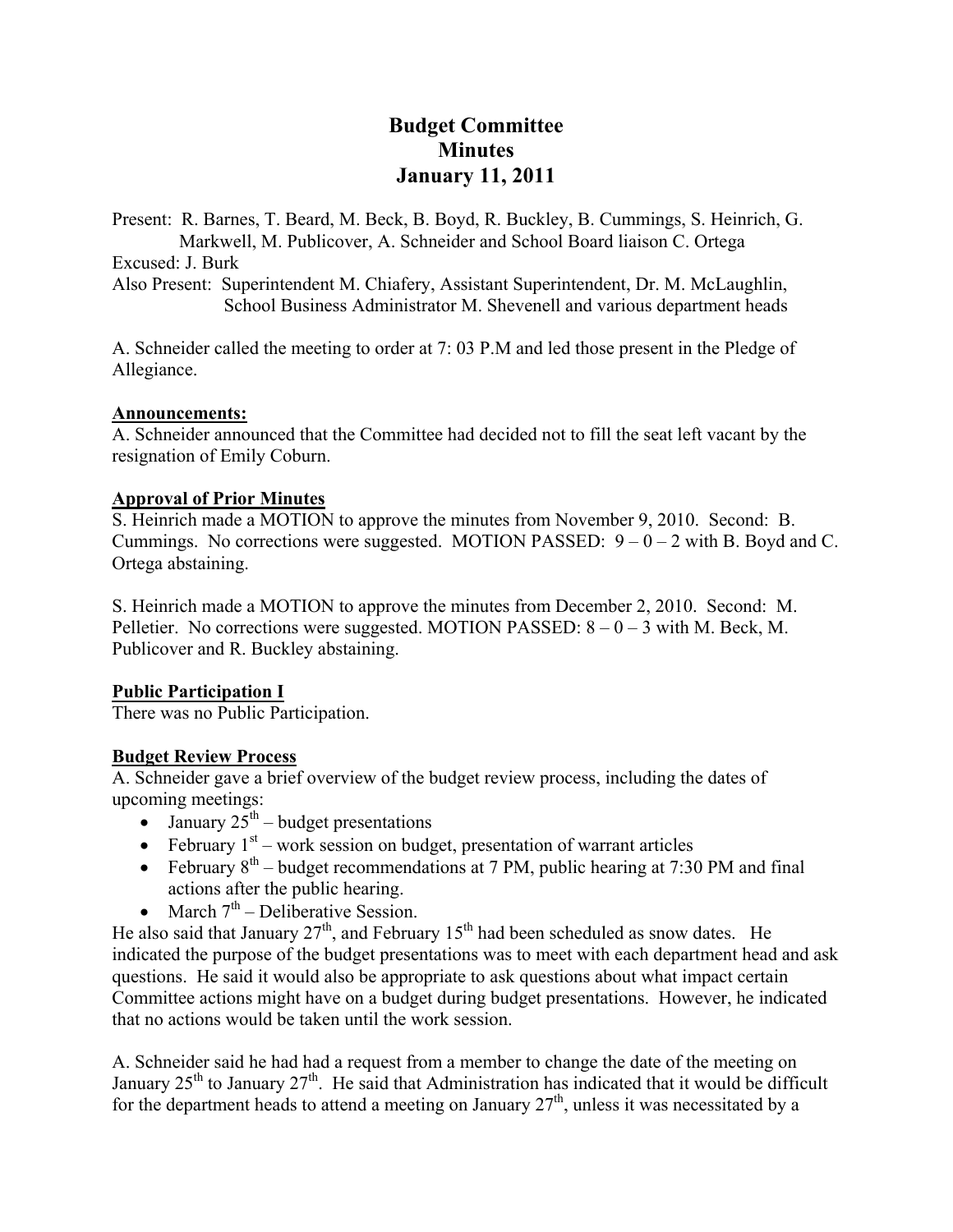snow cancellation. He also said he would prefer not to change the date from what was already planned and posted. He suggested that it was possible that the member who would be away could participate telephonically.

A. Schneider asked for Committee comments or motions. There were none.

### **Department Presentations**

**Food Services**  Department Head: Dave Dziki Committee Liaisons: B. Cummings, A. Schneider.

Mr. Dziki told the Committee that his proposed budget showed a 6% decrease from this year's budget. He said the decrease is due in part to the fact that the department will be purchasing less food and that food prices have decreased. He said there were increases in the cost of the technology support contract and the addition of an on-line pre-payment system. He noted the elimination of one position at the upper elementary school.

Liaison Report: B. Cummings told the Committee that the food services department has found savings by using different vendors to purchase certain bulk items as well as to comparison shop.

Discussion included the following points:

- Pre-payment System
	- o Food services is working with the bank to set up a credit card pre-payment system so that parents can remotely log-in and put money directly into a particular students lunch account.
	- o This will eliminate the need to have children bring in and deliver checks to the food service workers.
	- o The cost of the program is \$500 per year.
	- o There will be a convenience surcharge, which should offset the cost of the program.
	- o In the past, this idea has been considered as a way to improving cash handling and speeding up the lunch service process. However in a survey conducted in the fall, parents strongly favored an on-line payment system.
- Vehicles
	- o Last year the District bought a 2008 van, which had 30,000 miles on it.
	- o The van is only used to deliver lunches to the Ferry schools and it iswell maintained.
	- o The van does not have a warranty.
- Education and Training
	- o These funds are for professional development and networking.
	- o There are in-state and out-of-state conferences that Mr. Dziki could attend.
	- o Mr. Dziki has not attended a conference out of state recently.
- Food Services Surplus Account
	- o Food services is essentially self-sufficient.
	- o Food service only receives funds from the School District General Account if it has a deficit.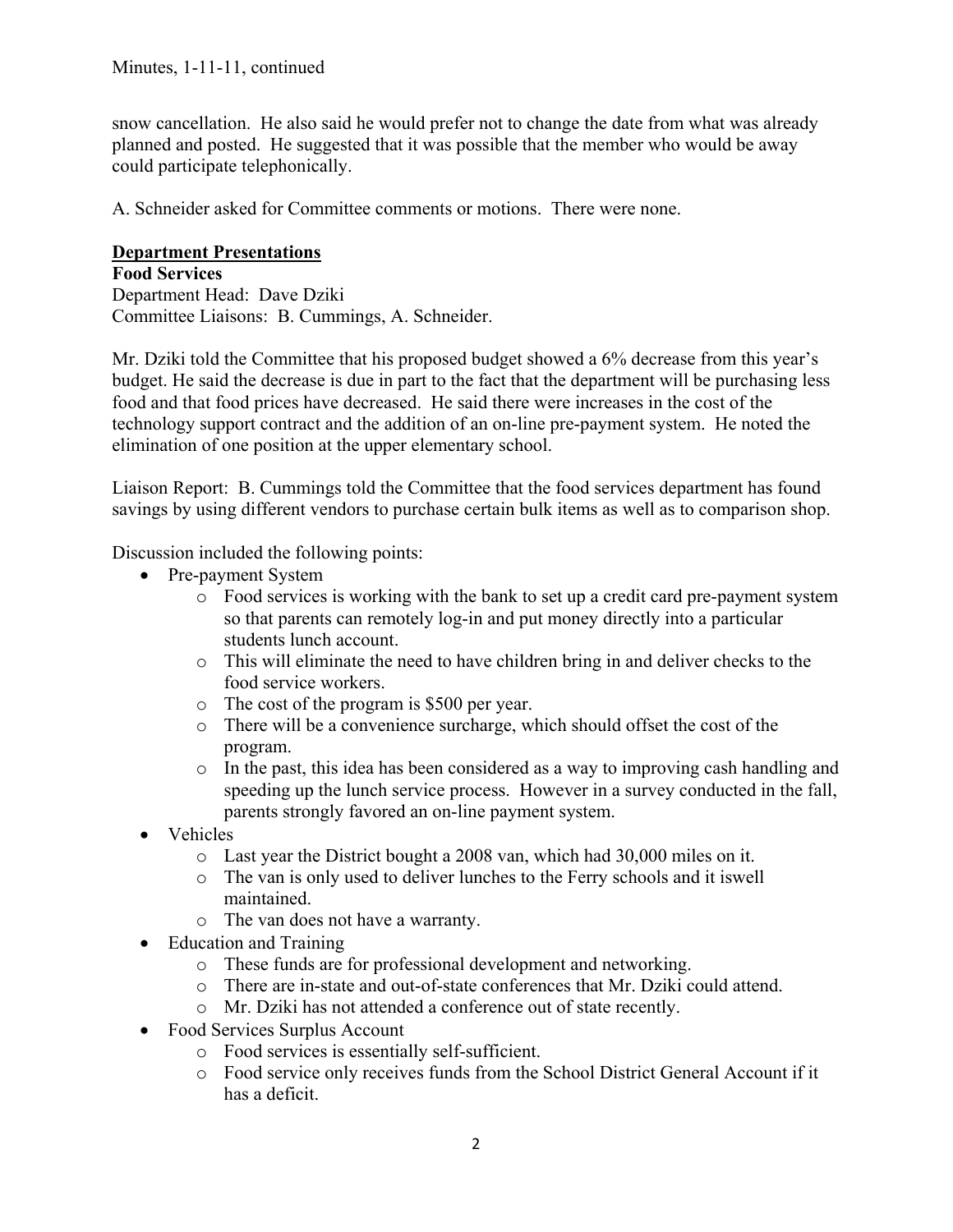- $\circ$  By statute, funds left over are put into a surplus fund which is used to make up deficits, and to purchase equipment (such as the van) or upgrade existing equipment – in other words: food service costs.
- o The surplus account has been reduced considerably reduced over the last few years.
- Meal Requirements
	- o Meals have to meet government nutritional standards in order to be eligible for federal reimbursement funds.
	- o Ala carte foods may be eligible for reimbursement as well
	- o The Federal guidelines for these foods are currently being reviewed.
	- o The high school is the only school that offers a subsidized breakfast program.
- Lunch costs
	- $\circ$  Hot lunch costs \$2.50 at the high school and \$2.25 at the elementary school.
	- o As the result of running at a deficit for two years, lunch price was increased in 2010 to break even or generate a small surplus.
	- o The plan is to keep this price for several years.
	- o The cost is comparable to area schools.
	- $\circ$  Ten percent (10%) of the school population gets free or reduced cost lunch.
- Left-over food
	- o The department uses a daily elementary school "production report" and prior history to help it closely determine how many lunches to prepare each day.
	- o The staff can cook to order if necessary at the upper elementary, middle and high school.
	- o Since the department receives federal funding, there has been no thought to donate any meals that might be leftover at the end of a given day.
- Linen rental
	- o The department does not own linens that are used to clean and sanitize the kitchens each day.
	- o It has a service that retrieves weekly dirty linens and delivers clean ones.

## **Mastricola Upper Elementary School**

Principal: Marsha McGill Committee Liaisons: T. Beard. B. Boyd and R. Barnes

Liaison Report: T. Beard reported that the liaison team went through the budget book from front to back focusing on Everyday Math instructional materials, furniture, Project Safeguard, language arts, field trips, the maintenance contract and police details. He felt there was nothing controversial. R. Barnes concurred with this assessment. B. Boyd suggested that there might be an opportunity to streamline printing and copying costs, at this and other schools by considering a centralized printing location. He thanked M. McGill for taking to time to have an in-depth discussion with the liaison team.

Mrs. McGill reported that two factors that influenced the proposed budget were the district literacy initiative and the standards based math program. She also said she hopes to fully implement a new arts curriculum next year and to continue replacing  $5<sup>th</sup>$  grade desks.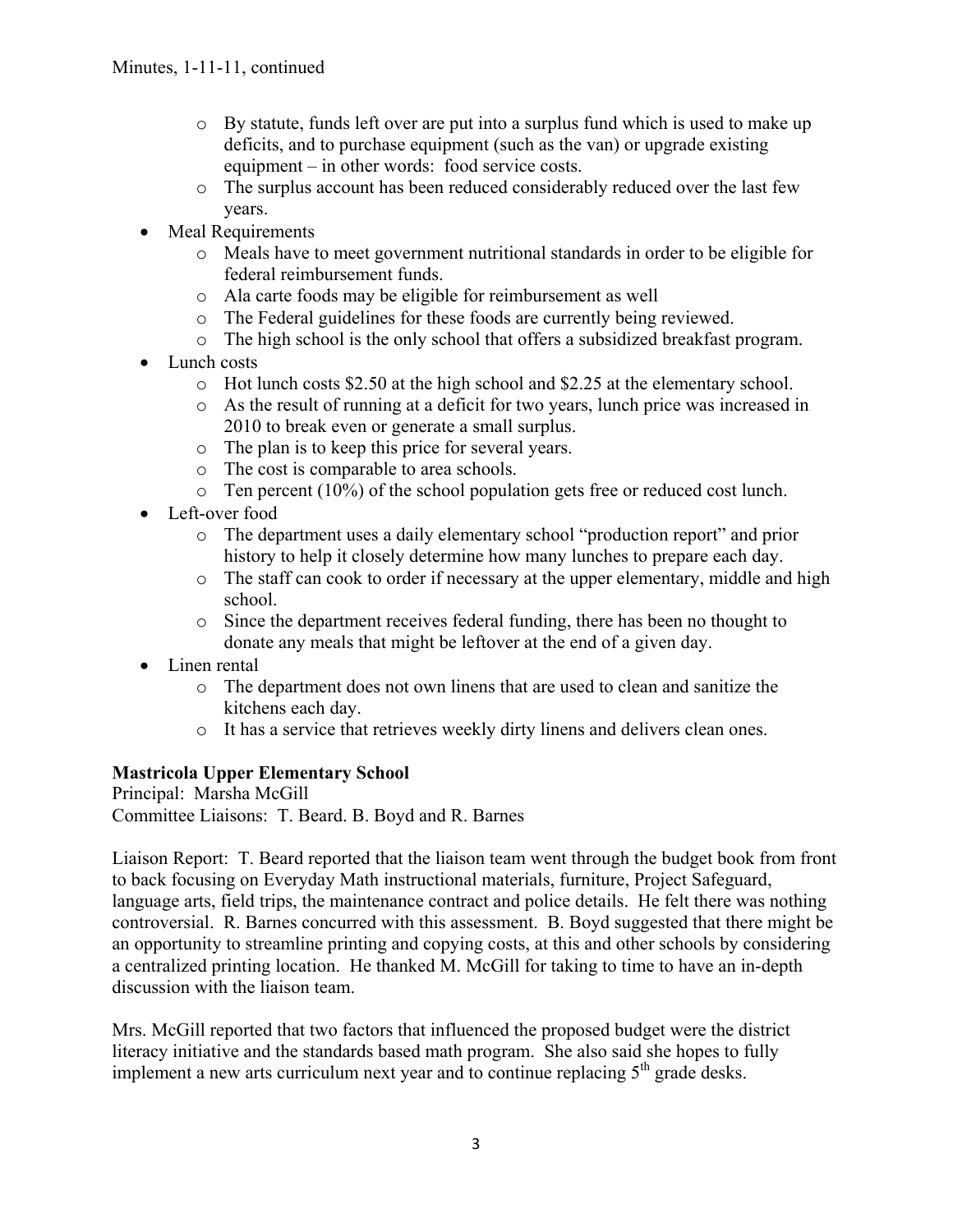Discussion included the following points:

- Gifted and Talented Program
	- o The program was level funded for next year.
	- $\circ$  75 100 students participate in math enrichment activities.
	- $\circ$  75 100 students participate in gifted and talented activities.
	- o School wide activities include a chess club, geography bee, robotics, and stock market project.
	- o Academic benefits have not been measured. However, math benefit could be shown if student grades improve.
- The District is looking at both state and national standards for arts programming and will be revising and implementing a new curriculum that meets these standards.
- The maintenance salaries listed for each school is employee-specific. Building assignments may change from year to year, leading to an increase in custodial salaries at one school and a corresponding decrease at another when a long-term employee moves to a different school.

## **Merrimack Middle School**

Principal: D. Woelflin, Assistant Principal A. Caragher Committee Liaisons: A. Schneider, G. Markwell

Mrs. Woelflin told the Committee that the budget was put together with three concepts in mind: maintaining critical efforts, seeking smooth transitions and attempting to establish consistency throughout the school. She said the budget does reflect decreases in many accounts that are tied to student numbers as the population is going down. She also indicated that bookcases and novels have been eliminated from the budget. She closed her remarks by indicating that the middle school has begun a collaborative assessment to review and revise it curriculum as needed to meet standards.

Liaison report – A. Schneider said that the School Board revisions to the middle school budget included a reduction of two teaching positions, to create a fourth  $8<sup>th</sup>$  grade team of 2 teachers and 2 department heads. He said the liaisons had asked questions about the impact this cut would have to various programs such as Gifted and Talented  $(G & T)$  and that he was told that the rest of the staff would be providing  $G \& T$  opportunities to the students as needed. He said that with the additional cuts made at the School Board level, he felt the budget was more frugal than the upper elementary school budget. G. Markwell said he had questioned why a whole team had not been cut and that why only two teachers were cut was explained to his satisfaction. He also said he saw the need for more storage and was surprised at the cost of bookshelves, but noted that the bookshelves had been cut.

Discussion included the following points:

- Cost of referees is determined by the state interscholastic organization.
- Field Trips
	- o All funding for field trips was cut from the current budget and no funding is included in the proposed budget.
	- o There are still field trips happening at the middle school though fewer than in the past.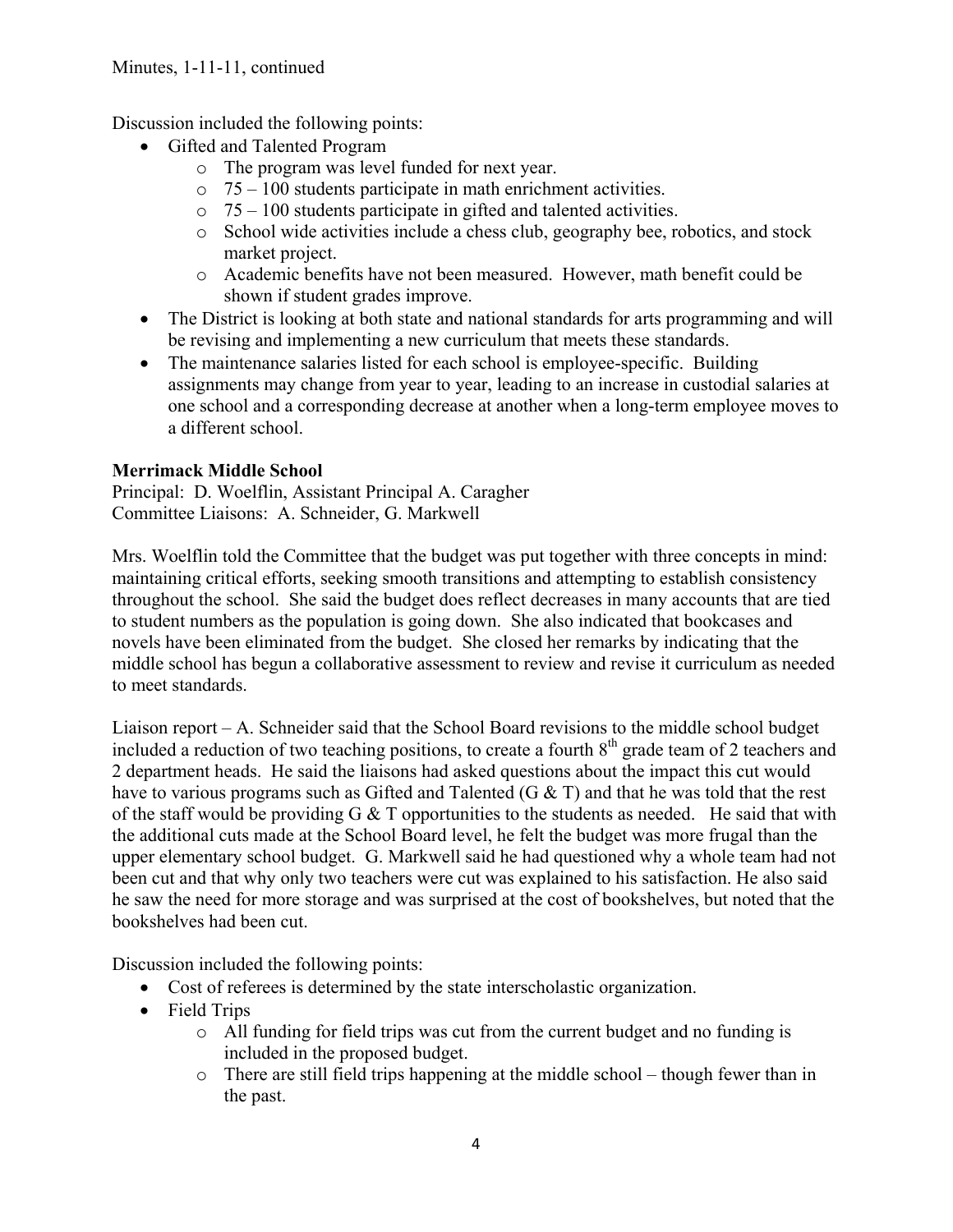- o Teachers must request administrative approval for each field trip proposed and there are strict approval guidelines in place.
- o Parents pay for all costs of fields trips. At the other schools, the District pays for the cost of transportation.
- o There is some PTO funding for those for whom the cost would be a financial hardship.
- o There has been no negative feedback from parents on this issue.
- Gateway/G  $&$  T
	- o The current G & T teacher is also a certified Science teacher. In order to comply with state standards regarding the number of students (maximum: 24) in a science lab, he has been assisting  $7<sup>th</sup>$  grade teachers when science labs are held. There are not too many  $7<sup>th</sup>$  grade science labs.
	- $\circ$  Next year, he will help out in  $8<sup>th</sup>$  grade science labs. Administration estimates approximately  $2 - 2.5$  hours a day.
	- $\circ$  Department heads or other staff will cover any full-class G & T activities when needed.
	- $\circ$  The G & T teacher does a variety of activities with a specific group of students during lunchtime.
	- $\circ$  Mrs. Woelflin indicated she was confident that the needs of all G & T students would be met.
- Curriculum Facilitators & Coordinators.
	- o There are curriculum facilitators or coordinators for Language Arts, Social Studies and Math and Science.
	- o The Math and Science facilitators are currently full team teachers.
	- o The Language Arts facilitator
		- Does not teach this year, but will be teaching next year.
		- Is the Reading Specialist,
			- Tests new students for reading placement,
			- Oversees Title One program,
			- Works with specific students having a weakness in reading
		- Evaluates curriculum needs
		- Evaluates language arts teachers.
	- o The stipend received is not contractual.
- Foreign Language
	- o Both French and Spanish are offered.
	- o There is more demand for Spanish.
- Guidance Counselors
	- o The middle school currently has 2 guidance counselors.
	- o Counselors work with students individually or in small groups.
	- o Counselors are involved in placement testing.
	- o Counselors implement the state testing.
- Student/Teacher ratios
	- o Maximum class size per state standard is 30 students in a "regular" class; 24 students in a science lab.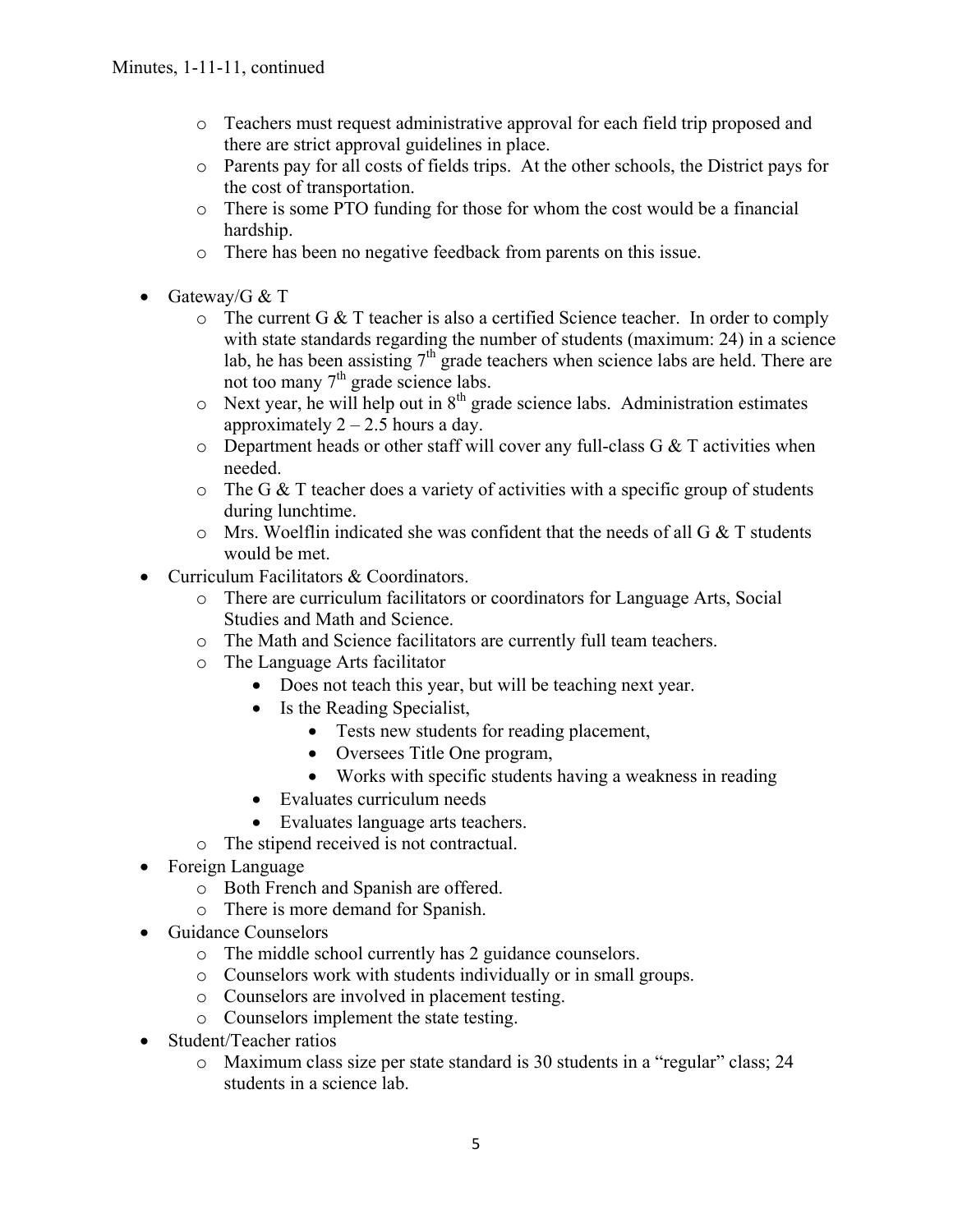- $\circ$  Math classes are grouped according to ability and could have 30+ per class in the 8<sup>th</sup> grade if an entire team is cut.
- o Population projections do not show a consistent decline in student numbers.
- o Class size seems to rise one year, fall the next and rise again.
- $\circ$  Mrs. Woelflin suggested the possibility of the 4<sup>th</sup> teaching team moving between grades each year as needed.
- Phone bills
	- o Efforts have been made to ensure that the confusion between which telephone charges belong to the middle school and which belong to the upper elementary school has been cleared up.
	- o The total telephone expenditure for all schools is accurate.
	- o The district is looking "voice over IP" for possible implementation next year.
- Facilities
	- o The core facilities of the middle school were built to accommodate 1,000 students.
	- o Classroom space was only built for 870 students.
	- $\circ$  The school is currently at 70 80 % of capacity.

Questions about Special Education at the middle school were deferred until the Special Services budget is presented.

### **Maintenance**

Department Head: T. Tousseau Committee Liaisons: M. Publicover, S. Heinrich, R. Barnes

Liaison Report: M. Publicover stated the liaisons had a good meeting with T. Tousseau, going through the budget, page by page. In summary he said:

- Water and sewer costs for all school district buildings show up in the Maintenance budget. The Merrimack Village District sets the rates and that the schools with sprinkler systems have a higher increase in the proposed budget.
- The rubbish disposal line was level funded, even thought the line has been underexpended over the last few years.
- The School Board removed some costs in "Care and Upkeep" for painting and tile repair but the cuts were part of a joint effort by the department, administration and the School Board. The department has agreed to pick the most important projects and defer others.
- The School Board reduced the line for Snow Plowing because the contract for this service was finalized at a lower number.
- There is a new line in the budget for camera maintenance/extended warranty, because the warranty on the security cameras located at all schools has expired. This line will now be part of budgets going forward.
- The asbestos removal project at Thorntons Ferry was put off last year and is in this year's proposed budget. The project will complete removal of all known asbestos at Thorntons Ferry. Asbestos removal at Reeds Ferry and the middle school is complete.
- The School Board has decided to defer replacing the cafeteria tables at Reeds Ferry School, but kept in replacement of the tables at Thorntons Ferry School, as they would have to be removed for the asbestos removal project. Parts of the Thorntons Ferry tables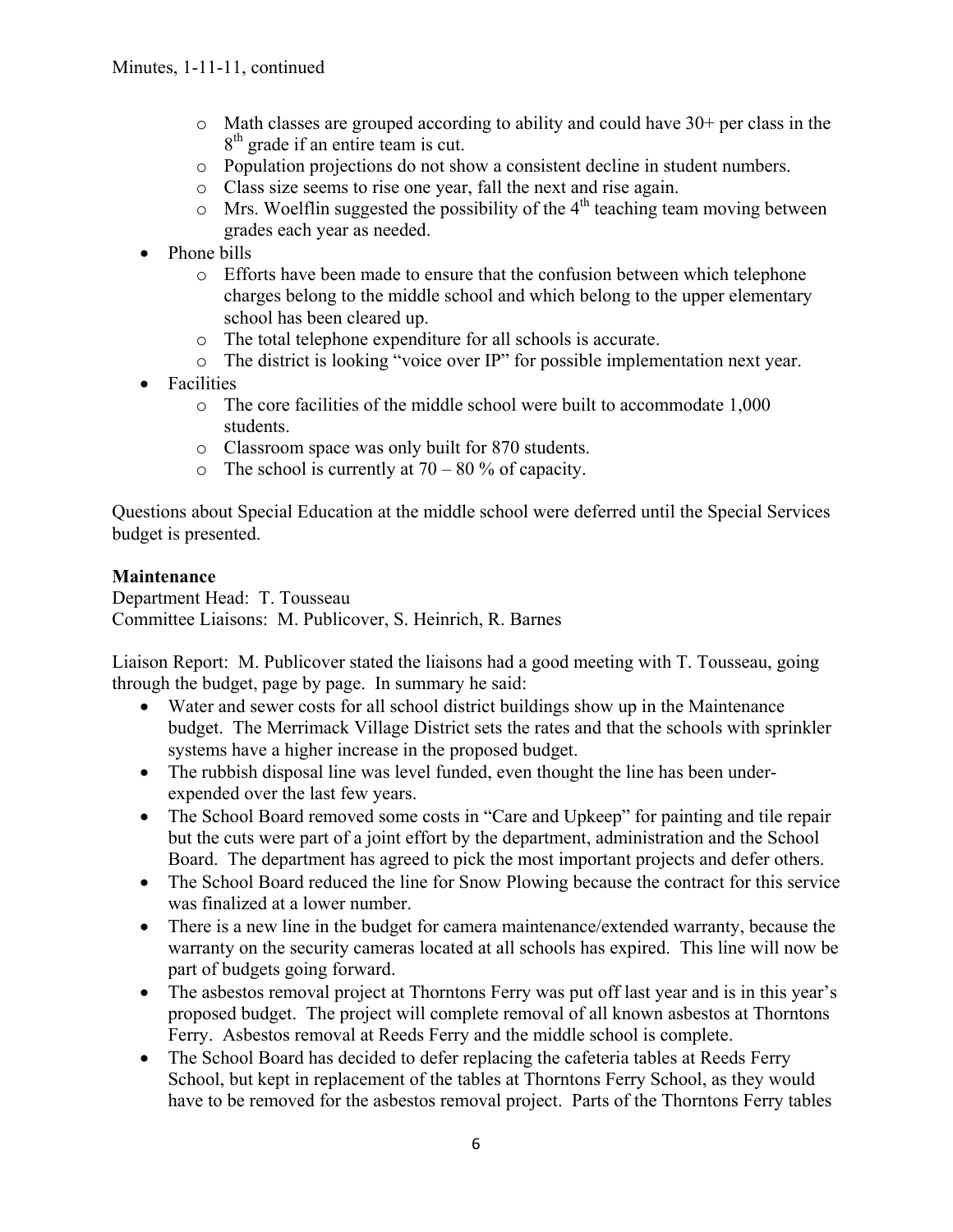will be used to repair or maintain the tables at Reeds Ferry for one last year. In addition, the schools are now keeping track of the numbers of injuries from the tables.

- The 3% increase in the Honeywell line is by contract.
- The cost reflected in the budget is the overall heat/light cost.
- The School Board is proposing redesigning the entrances at Thorntons Ferry and Reeds Ferry so that each school has a secure entrance. A similar project for the entrance at the upper elementary school has been put off.
- Lyons Road is owned by the School District and is in need of major repair.
- There is a difference in cost of oil due to the wide swing in price per gallon. The District bids with the town to get a locked in price, but does not pre-buy a specific quantity of oil. The price for this school year is \$2.39 per gallon.

S. Heinrich said the maintenance budget has historically been the "go-to" budget when the School Board or Budget Committee has been looking for places to cut the budget. He noted that Mr. Tousseau has said he can make the budget as currently proposed work and asked Mr. Tousseau to explain some of the details of the asbestos removal project and the Lyons Road project.

Mr. Tousseau told the Committee that the asbestos removal project at Thorntons Ferry included the first 16 rooms and the hallway outside the All Purpose Room. He said only the floor tiles and mastic were involved. He said every six months he does a survey of all know asbestos to make sure it is not friable and that every three years an outside person is brought in to assess each school. He said he felt it was very important to move ahead with asbestos removal projects. He also noted that part of the Lyons Road problem is crumbling pavement on the sides of the road where cars park for sports.

R. Barnes suggested that members viewed Lyons Road and suggested that plowing should be a separate budget line since it will be a recurring contracted expense.

Discussion included the following points:

- Lyons Road
	- o The entire road will be repaved.
	- o The town does plow this road during snowstorms.
	- o The School District will work with the town D.P.W. to get a good price for pavement.
- Camera Maintenance
	- o The extended warranty and maintenance contract includes annual cleaning and on-call repair.
	- o If a camera is broken, it is replaced under the warranty.
	- o Vandalism to cameras is not covered under the warranty.
- Mowers
	- o The District does have some rotary mowers, but mostly owns and uses reel movers.
	- o There is \$5,000 in the budget for a reel sharpener.
- Staff
	- o There are 43 Maintenance positions.
	- o Six employees who deal with inside building repairs are called "Mechanics."